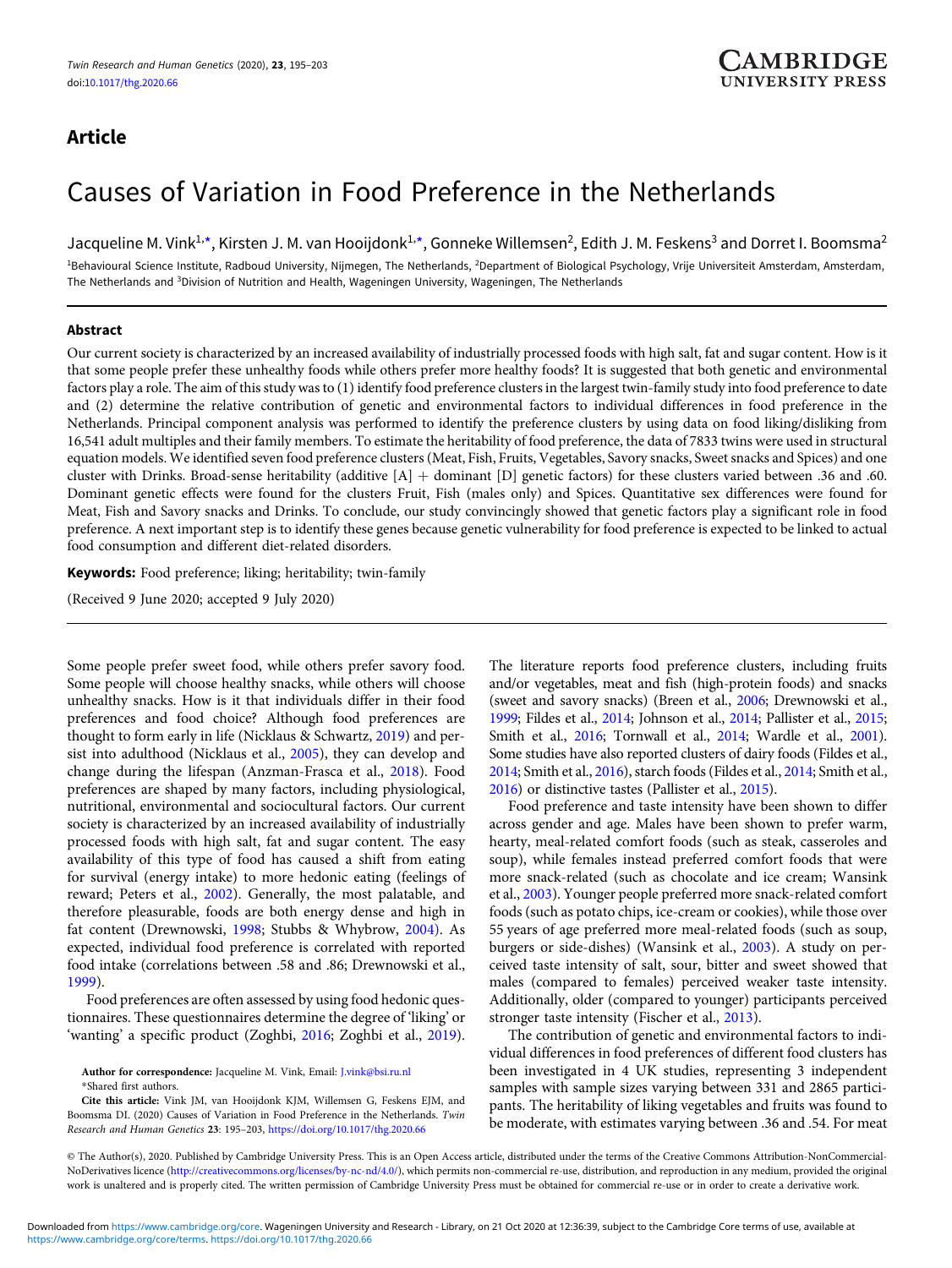|                   | <b>Strong dislike</b>  |             |             | <u>මෙ</u><br>— |             | ಄<br>Neutral |             | ٩    |             | $\odot$<br><b>Strong like</b> |               | <b>Never tried</b> |
|-------------------|------------------------|-------------|-------------|----------------|-------------|--------------|-------------|------|-------------|-------------------------------|---------------|--------------------|
| <b>Cornflakes</b> | $\square_{\mathsf{0}}$ | ⊔,          | $\sqcup_2$  | $\square_3$    | ⊿⊾          | $\Box_5$     | ه⊔          | ⊔7   | $\square_8$ | ا و لک                        | $\sqcup_{10}$ | $\square_{11}$     |
| <b>Broccoli</b>   | $\square_0$            | $\square_1$ | $\square_2$ | $\square_3$    | $\square_4$ | $\square_5$  | $\square_6$ | ⊔7   | $\sqcup_8$  | ا و ل                         | $\sqcup_{10}$ | $\square_{11}$     |
| <b>Bacon</b>      | $\square_0$            | $\square_1$ | $\square_2$ | $\square_3$    | $\Box_4$    | $\square_5$  | $\square_6$ | LJ 7 | $\sqcup_8$  | و آ                           | $\sqcup_{10}$ | $\square_{11}$     |

Fig. 1. The example of items used in the food preference questionnaire. '0' indicates strong dislike, '10' indicates strong like and '11' indicates that the participant has not tried this item. Questionnaire is adapted from Duffy et al. ([2007](#page-7-0)).

and fish, heritability estimates were somewhat higher, varying between .44 and .78, while the heritability of snacks was suggested to be low-to-moderate, varying between .20 and .52. The heritability estimates in the two studies including children (Breen et al., [2006;](#page-7-0) Fildes et al., [2014](#page-8-0)) were comparable to heritability estimates in the two studies including adults (Pallister et al., [2015;](#page-8-0) Smith et al., [2016\)](#page-8-0). The studies regarding children found a significant influence of common environmental effects on the phenotypic variance in food preference, while in adults no contribution of the common environment was identified. So far as only UK samples were studied, it is important to also study samples from other countries, as food preference clusters and the relative contribution of genetic factors (heritability) might vary as a result of cultural or environmental differences.

The aim of the current study is to (1) identify food preference clusters in the largest adult twin study into food preference to date  $(N = 16,541$  individuals from twin-family sample) and (2) determine the relative contribution of genetic and environmental factors to individual differences in food preference in the Netherlands ( $N = 7833$  twins).

# Materials and Methods

#### Setting and Subjects

The sample with food preference data  $(N = 16,541)$  consisted of adult twins and multiples ( $n = 8280$ ) and their parents ( $n = 5685$ ), siblings ( $n = 1643$ ), spouses ( $n = 668$ ), offspring of multiples  $(n = 249)$  and other family members  $(n = 16)$  registered at the Netherlands Twin Register (NTR; age range: 11–93 years). The NTR was founded in 1987 and collects data about Dutch twins and their families on health, lifestyle and personality (Boomsma et al., [2006;](#page-7-0) Willemsen et al., [2013](#page-8-0)). Starting in January 2015, the NTR invited 64,383 members via email or post to complete a questionnaire focussing on food preference. To further increase the response rate, reminders were sent until October 2015.

To estimate the heritability of food preference, the data of a subsample were analyzed, which included twins and in the case of higher order multiples, the first and second born with information on zygosity ( $n = 7833$ ). Fifty-three twins were excluded from analyses due to missing information on zygosity. The zygosity of the same-sex twins was determined by DNA markers or the response on the standard survey questions about physical

similarity between the twins (Ligthart et al., [2019\)](#page-8-0). In total, 1087 monozygotic males (MZM; 338 complete pairs), 633 dizygotic males (DZM; 165 complete pairs), 2929 monozygotic females (MZF; 1079 complete pairs), 1407 dizygotic females (DZF; 425 complete pairs), 914 male–female opposite sex twins (DOSmf; 213 complete pairs) and 863 female–male opposite sex twins (DOSfm; 221 complete pairs) were included in the genetic analyses.

#### Assessment of Food Preference

The food preference questionnaire was a modified version of the food preference questionnaire developed by Duffy et al. ([2007](#page-7-0)). This questionnaire uses a hedonic liking–disliking scale to assess food preference and determines the degree of 'liking' or 'wanting' a specific product (Zoghbi, [2016](#page-8-0); Zoghbi et al., [2019\)](#page-8-0). The questionnaire includes 103 items, of which 71 are food items, 14 are beverage items and 18 are activity items. Some adaptations were made to suit the Dutch population: (1) the questionnaire was translated into Dutch; (2) a few items were changed to suit the Dutch Population (e.g., cheddar cheese was changed to old cheese); (3) the liking–disliking scale was changed from  $a - 100$  to  $+100$  rating scale to a 0–10 category liking–disliking scale ranging from strong dislike (0) to *strong like* (10); (4) an additional category was added where participants could indicate that they had never tried a specific food item and (5) a digital version of the questionnaire was developed. Figure 1 provides an example of items used in the food preference questionnaire. In addition to this preference questionnaire, participants also provided information on characteristics such as age, height, weight, general health status, smoking behavior and educational level.

#### Statistical Methods

Demographic characteristics. Statistical analyses were performed in IBM SPSS Statistics 25 and in the Mx Software (Neale et al., [1999](#page-8-0)). Descriptive statistics were obtained for sex and age of participants, general health state (ranging between 0, poor health state and 5, perfect health state), body mass index (BMI; weight/height<sup>2</sup>), educational level (low: lower general secondary education, lower vocational education; middle: higher general secondary education, intermediate vocational education and high: higher vocational education, university and post-graduate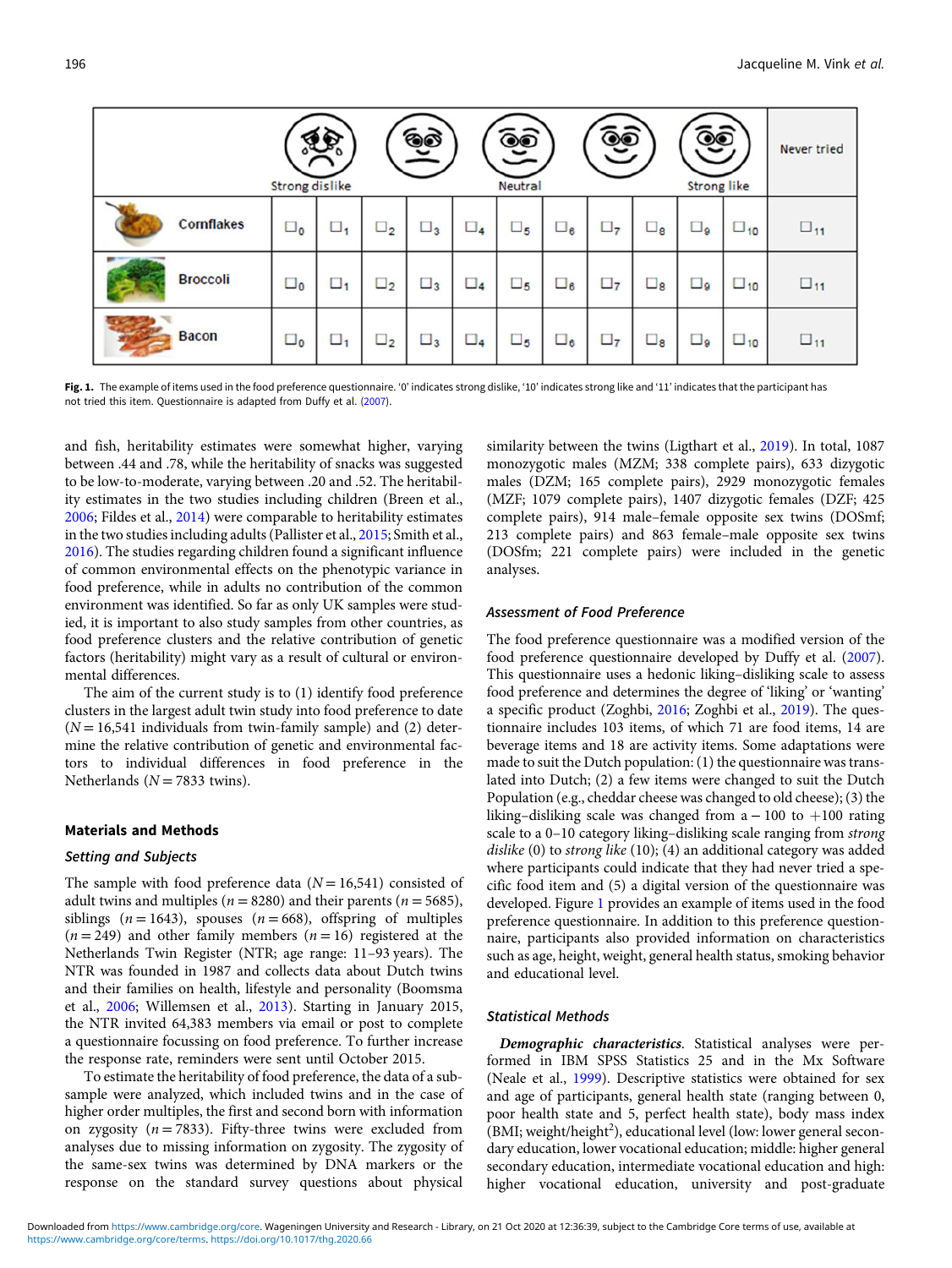



education or PhD) and smoking status (if the participant ever or never smoked on a regular base).

Food preference cluster analysis. Principal component analysis (PCA) was performed to identify the preference clusters by using data from multiples and their family members. Figure 2 summarizes the study pipeline. First, 20 of 103 items were excluded because more than 5% of the participants had missing data (not answered) and/or had not tried that item (see Supplementary file [A\)](https://doi.org/10.1017/thg.2020.66). Secondly, data from 587 participants were excluded from further analyses because these participants had 11 or more included items 'never tried' or missing. Therefore, data from 15,954 participants were eligible for further analyses. Imputation was required for participants with 10 or less missing and/or never tried items. For 5377 participants, the mean of each item for either males or females was imputated. PCA was performed including 83 males or lemales was impluated. PCA was performed including os<br>preference items by use of the varimax rotation method because<br>data were orthogonal. The number of components was determined<br>by examining the inflection point data were orthogonal. The number of components was determined by examining the inflection point in the scree plot.

tion modeling in Mx software was used for genetic analyses (Neale et al., [1999](#page-8-0)). First, twin correlations (indicating the resemblance between twin pairs) for five different zygosity groups (MZM, DZM, MZF, DZF and DOS) were estimated (= saturated model).

Next, we tested whether there was: (1) an effect of zygosity, (2) an effect of sex or (3) an effect of age on the mean. We also tested

whether there was: (4) an effect of zygosity or (5) an effect of sex on the variance. Finally, we tested whether (6) covariances were equal across sexes. This last step was only executed when an effect of zygosity and an effect of sex on the variance were identified. The submodels were tested by using the means of likelihood-ratio tests. The negative log-likelihood (−2LL) was subtracted from the general model and compared with the restricted model. The output provides a chi-squared  $(\chi^2)$  with degrees of freedom (df) of the difference in −2LL scores of the general model and the restricted model. When the  $\chi^2$  test resulted in a *p*-value higher than .01, the restricted model was comparable to the general model and was chosen as the most parsimonious model. This model is used for comparison to the next restricted model. If the  $\chi^2$  test resulted in a  $p$ -value lower than .01, the restricted model was not deemed to be the most parsimonious model. S chosen as the most parsimonious model. I his model is used<br>comparison to the next restricted model. If the  $\chi^2$  test resulted<br>a p-value lower than .01, the restricted model was not deemed to<br>the most parsimonious mode

estimates). Heritability was estimated for each preference cluster by genetic structural equation modeling (Neale et al., [1999\)](#page-8-0). These models decomposed variation due to additive genetic effects (A), common environmental effects (C), dominance genetic effects (D) and nonshared environmental effects (E). In studies including only MZ and DZ twins, the contributions of common environmental effects and dominance genetic effects cannot be estimated simultaneously, and a choice needs to be made for one of these components based on the twin correlation pattern. There is an evidence of additive genetic effects when the correlation of MZ twins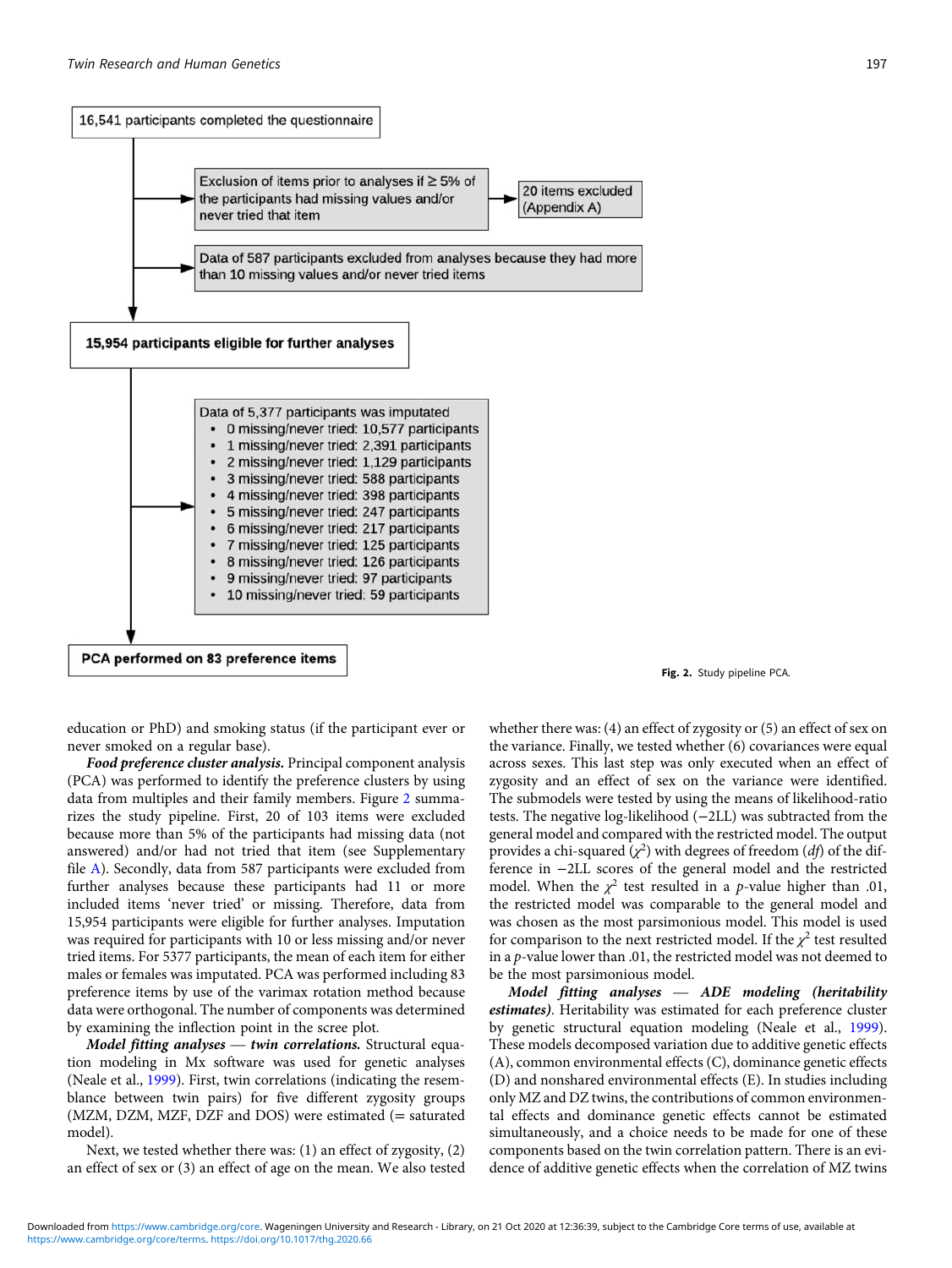| <b>Clusters</b> | Explained<br>variance (%) | Included food preference items                                                                                             |
|-----------------|---------------------------|----------------------------------------------------------------------------------------------------------------------------|
| Meat            | 12.17                     | Pork chops, ham, chargrilled meats, sausage, crispy bacon, baked chicken, beef steak and fried chicken (eight items).      |
| <b>Fish</b>     | 1.67                      | Tuna or salmon, prawns, shellfish and fried fish (three items).                                                            |
| Fruits          | 8.76                      | Pear, strawberries, yellow or green melon, pineapple, cherries, banana and orange juice (seven items).                     |
| Vegetables      | 1.95                      | Broccoli, spinach or greens, beetroot and lentils or beans (four items).                                                   |
| Savory snacks   | 4.84                      | Chips, tortilla chips or crisp, pizza and mayonnaise (four items).                                                         |
| Sweet snacks    | 3.68                      | Biscuits, cakes or pastries, cheesecake, cake icing, ice cream, jam or jelly and high-fiber bar (six items).               |
| <b>Spices</b>   | 2.39                      | Chili pepper, burn of spicy, black pepper, garlic and raw onion (five items).                                              |
| <b>Drinks</b>   | 2.13                      | Red wine, beer, white wine, black coffee and going to the pub/bar (five items).                                            |
| Sport           | 2.96                      | Playing sports, exercising with others, working up a sweat, exercising alone, taking the stairs and bicycling (six items). |

Table 1. Identified food preference clusters after PCA

is higher than the correlation of DZ twins. Common environmental effects are suggested when the correlation of DZ twins is more than half the correlation of MZ twins. Dominance genetic effects are suggested when the correlation of the DZ twins is less than half the correlation of MZ twins. Unique environmental influences reflect the environmental factors not shared by twin pairs (and also include error). The relative contribution of additive genetic effects on the variance in a trait is referred to as Narrow-Sense heritability. Broad-Sense heritability reflects the variation in a trait due to all sources of genetic variance, that is, additive genetic and dominance genetic effects (Knopik et al., [2016\)](#page-8-0). In this study, an ADE model was fitted to the data based on the correlation pattern given in the Results section.

Next, we investigated whether sex differences in covariance structure were present. When testing for qualitative sex differences, we tested whether there were different genetic factors in males and females that influence food preference. When testing quantitative sex differences, we tested whether the additive genetic effects, dominance genetic effects and nonshared environmental effects were of equal size for males and females. Additionally, the dominance genetic effects (model 3) and additive genetic effects and dominance genetic effects (model 4) were constrained to zero to test if, respectively, AE or E models were more parsimonious than the ADE models. Models were again compared with each other using a  $\chi^2$  test. The same strategy as mentioned above in 'Model dominance geneuc enects (model 4) were constrained to zero to<br>test if, respectively, AE or E models were more parsimonious than<br>the ADE models. Models were again compared with each other<br>using a  $\chi^2$  test. The same stra most parsimonious model.

Spouse correlations. Spouses are genetically unrelated but share their environment and consequently eat together. To explore the similarity in spouse pairs, we calculated the spouse correlations (father and mother of twins as well as twin and their spouse) for all food clusters with Pearson correlations. If both members of a twin pairs and their spouses participated, we randomly selected one twin-spouse pair ( $n = 78$  pairs excluded).

#### Ethical Approval

The Medical Research Ethics Committee of the VU University Medical Centre approved the data collection protocol. An NTR collaboration agreement was signed by the Department of Developmental Psychopathology of the Behavioral Science Institute of the Radboud University Nijmegen with respect to data access and sharing.

# Results

#### Demographic Characteristics

About two-thirds of the total sample were female (64.8%) and more than half (58.1%) was highly educated. The mean age of the sample was 44 years, and the sample was healthy (self-reported health score of 4.1 on a scale of 1–5). The mean BMI was 24.5 (SD 4.2) and 37.5% of the sample had overweight (BMI  $\geq$  25). About 40% of the sample had ever smoked. The total sample  $(N = 15,954)$  and subsample of multiples  $(n = 7833)$  were largely comparable in study characteristics. The mean age in the subsample of multiples (35.1 years) was slightly lower than the mean age in the total sample (44.1 years). Even though the mean BMI was comparable between both samples, fewer people were overweight  $(BMI \geq 25)$  in the subsample of multiples (37.5% vs. 25.8%).

#### Food Preference Cluster Analysis

We identified seven food preference clusters (Meat, Fish, Fruits, Vegetables, Savory snacks, Sweet snacks and Spices, explained variance 35%), one cluster with Drinks (explained variance 2%) and one cluster with preference for sporty behavior (explained variance 3%; Table [2\)](#page-4-0). This last cluster will not be included in the remaining analyses because it is not related to preferences for food or drinks. Supplementary Table [S1](https://doi.org/10.1017/thg.2020.66) provides all included items in the PCA with a mean liking–disliking score, standard deviation and factor loadings. Supplementary Figure [S1](https://doi.org/10.1017/thg.2020.66) B includes the scree plot.

# Association Between Sample Characteristics and Preference Clusters

For most clusters, the liking scores of men and women were comparable (Table 1). The largest difference was seen for liking of Meat, where men scored on average 10 points higher than women (53.6 for men, 43.9 for women). Men scored also higher on liking of Spices (27.4 vs. 24.1), while women scored higher on the liking of Fruit (50.5 for men vs. 53.0 for women). Age was positively associated with liking of Meat, Fish, Vegetables and negatively with Savory snacks, Sweet snacks and Drinks. BMI was positively associated with a preference for Meat and negatively associated with a preference for Fruits, Savory snacks, Sweet snacks and Drinks. Though correlations between BMI and the food preference clusters were significant, they were in general low  $(<.10$ ).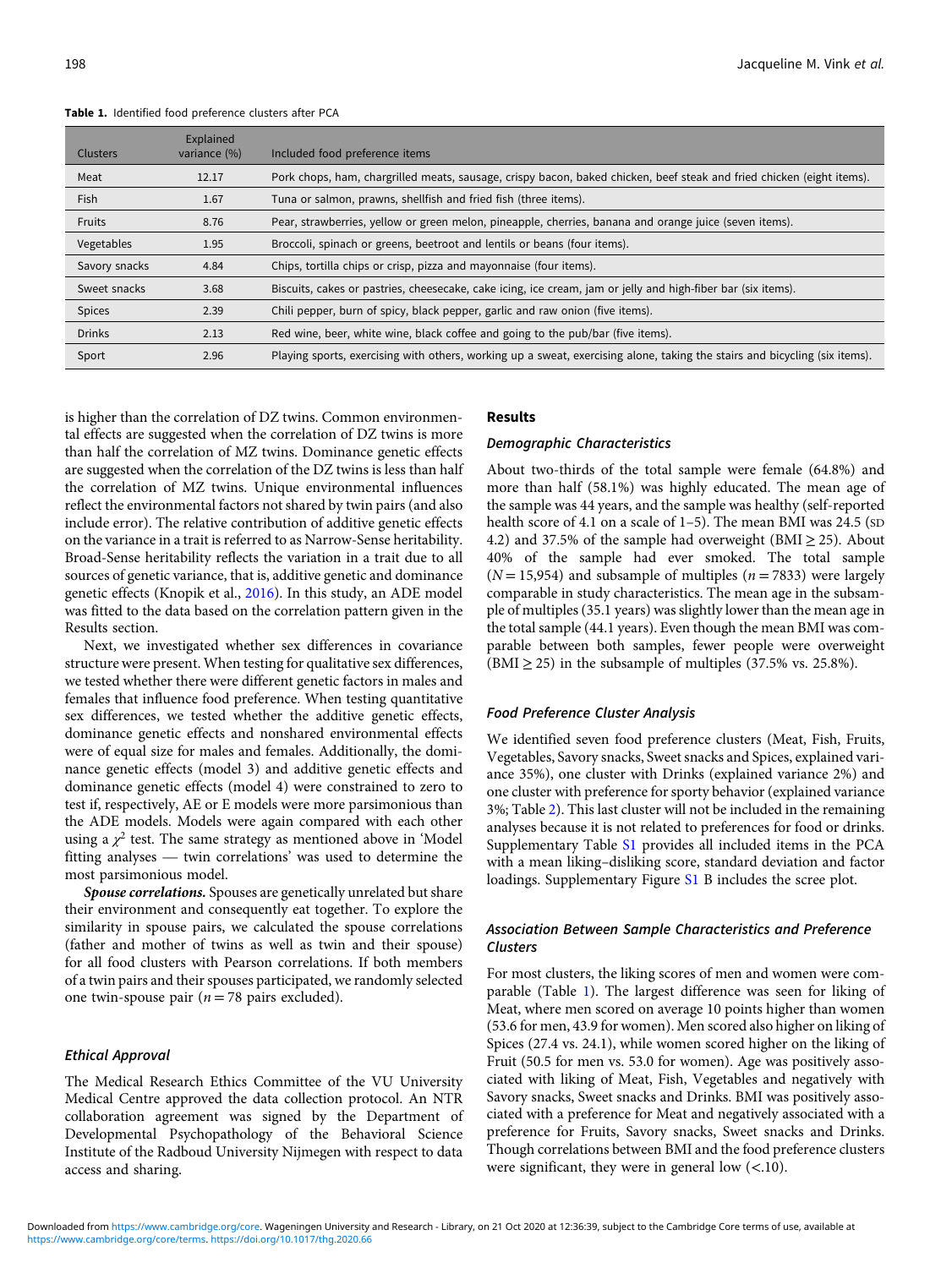<span id="page-4-0"></span>

|                                                 |                |                 |                       | (seven items)<br><b>Fruits</b> | (four items)<br>Vegetables | Savory snacks<br>(four items)                                                                                                                                                      | Sweet snacks<br>(six items) | (five items)<br>Spices | (five items)<br><b>Drinks</b> |
|-------------------------------------------------|----------------|-----------------|-----------------------|--------------------------------|----------------------------|------------------------------------------------------------------------------------------------------------------------------------------------------------------------------------|-----------------------------|------------------------|-------------------------------|
|                                                 |                | z               |                       | z                              | z                          | z                                                                                                                                                                                  | z                           | z                      | z                             |
| Total sample                                    |                | 47.3 (14.2)     | 18.4 (6.7)            | 52.1 (8.8)                     | 26.6 (5.8)                 | 25.9 (6.3)                                                                                                                                                                         | 35.0 (9.3)                  | 25.3 (8.8)             | 26.3 (10.5)                   |
| Males                                           | 35.2%          | 53.6 (11.8)     | 19.3(6.3)             | 50.5(8.8)                      | 26.1 (5.6)                 | 26.1 (6.0)                                                                                                                                                                         | 35.3 (8.9)                  | 27.4 (8.6)             | 29.7 (9.4)                    |
| Females                                         | 64.8%          | 43.9 (14.2)     | 17.9 (6.9)            | 53.0 (8.8)                     | 26.9 (5.8)                 | 25.8 (6.4)                                                                                                                                                                         | 34.9 (9.5)                  | 24.1 (8.7)             | 24.4 (10.6)                   |
| Variable (range)                                | Mean (sp)      | $r(p$ -value)   | r (p-value)           | r (p-value)                    | (p-value)                  | (p-value e)                                                                                                                                                                        | r (p-value)                 | r (p-value)            | - (p-value)                   |
| Age (11-93)                                     | (16.8)<br>44.1 | (<.001)<br>.103 | .051<br>$\frac{1}{2}$ | $(-.001)$<br>.028              | $(-.001)$<br>.174          | $(-.001)$<br>$-372$                                                                                                                                                                | $({} < .001)$<br>$-.206$    | $-.018$<br>(.025)      | $(-.001)$<br>$-0.071$         |
| BMI (14.2-72.1)                                 | 24.5<br>(4.2)  | (<.001)<br>.070 | .008<br>(.299)        | $(-001)$<br>$-0.035$           | $-0.017$<br>(.030)         | $(-.001)$<br>$-0.86$                                                                                                                                                               | $(-001)$<br>$-066$          | (.320)<br>.008         | (<.001)<br>$-0.84$            |
| p values less than .001 are shown in bold type. |                |                 |                       |                                |                            | Note: The minimum score in each cluster is zero, the maximum score varies based on the number of items in a cluster: N items x 10 (e.g., for Meat: 8 items x 10 = max score of 80) |                             |                        |                               |

# Model Fitting Analyses — Twin Correlations

In Table [3](#page-5-0), the twin correlations from the saturated model and the most parsimonious model per preference cluster are provided. The results of all full and restricted models for the food and drink preference clusters are given in Supplementary Table [S2.](https://doi.org/10.1017/thg.2020.66) Both sex (model 2) and age (model 3) had a significant effect on the mean for all preference clusters, with a few exceptions. There was no sex effect for the cluster Sweet snacks and no age effect for the cluster Fruits and Spices.

In all clusters, the MZ correlations were higher than the DZ correlations. In most clusters, the DZ correlation was less than half of the MZ correlation, and therefore ADE models were fitted to the data.

# Model Fitting Analyses — ADE Modeling (Heritability Estimates)

In all eight clusters, the contribution of genetic factors was significant. Broad-sense heritability varied between .36 and .60 (Table [4,](#page-6-0) more model fitting details in Supplementary Table [S3\)](https://doi.org/10.1017/thg.2020.66). We did not find qualitative sex differences for any of the clusters, but we did find quantitative sex differences for the food clusters Meat, Fish and Savory snacks and the nonfood cluster Drinks. Dominant genetic effects were significantly present for the clusters Fruits, Fish (males only) and Spices. For the other clusters an AE model fitted the data best.

#### Spouse Correlations

The correlations between spouse pairs (both spouse pairs consisting of parents of twins as well as spouse pairs consisting of a twin with his/her spouse) was significant for all clusters except Fruits (not significant in twin-spouse pairs), varying between .12 and .31 (see Supplementary Table [S4](https://doi.org/10.1017/thg.2020.66)).

#### Discussions

This is the first Dutch study, and the largest study worldwide to identify food preference patterns and determine to which extent these patterns are influenced by genetic and environmental factors. We identified seven food preference clusters, including Meat, Fish, Fruits, Vegetables, Savory snacks, Sweet snacks and Spices, and one Drinks cluster. The broad-sense heritability of these clusters varied between 36% for the cluster Savory snacks and 60% for the clusters Fish and Drinks.

Six of the seven identified food clusters were also reported in previous studies on food preference. Only the cluster Spices has not been reported before. Other studies also reported clusters of Dairy products (Fildes et al., [2014;](#page-8-0) Smith et al., [2016\)](#page-8-0), Starch foods (Fildes et al., [2014](#page-8-0); Smith et al., [2016\)](#page-8-0), and Distinctive tastes (Pallister et al., [2015\)](#page-8-0), but these were not identified in the current study. Inconsistency with the previous literature might be explained by the lack of power in some previous studies (due to smaller sample size), and methodological differences or cultural differences between participants in previous studies and Dutch participants in the current study. It must be noted that several items that fall under 'Distinctive tastes' (e.g., wasabi, fresh coriander, tabasco sauce, blue cheese, eggplant, curries) were excluded from the analyses in our study because the percentage of people who did not answer the question or who indicated to have never tried it was more than 5%. Therefore, it was not possible to find a cluster with Distinctive tastes. This could reflect a cultural difference between the UK and Dutch population.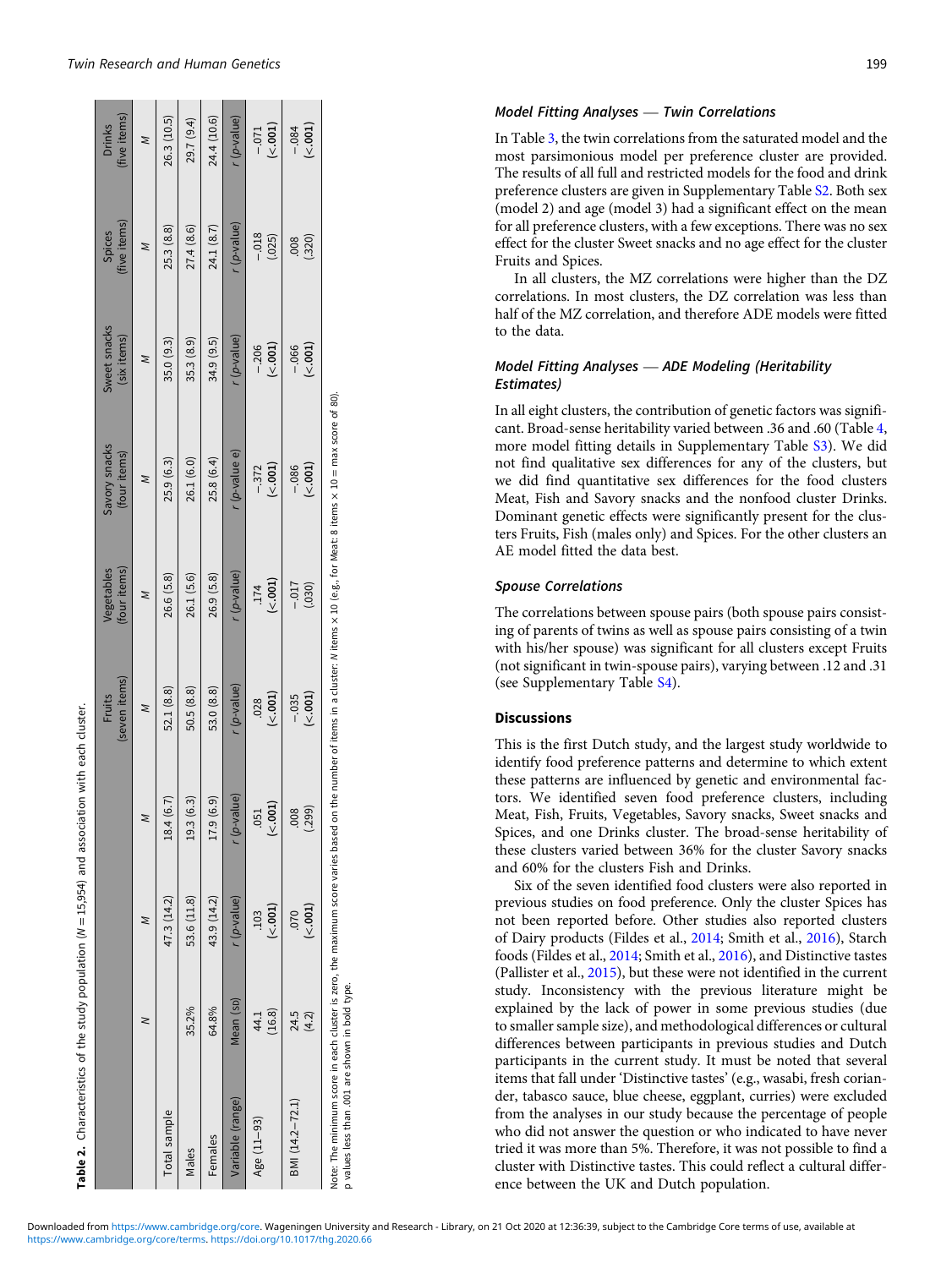<span id="page-5-0"></span>Table 3. Twin correlations from the saturated model and the most parsimonious model per food preference cluster

|                  |            |                           | Saturated model Most parsimonious model |
|------------------|------------|---------------------------|-----------------------------------------|
| Cluster          | Zygosity   | Correlation<br>$[95%$ CI] | Correlation<br>[95% CI]                 |
| Meat             | MZM        | .46 [.37, .54]            | .46 [.37, .54]                          |
|                  | <b>DZM</b> | $.19$ $[.04, .33]$        | $.19$ [.04, .33]                        |
|                  | MZF        | $.53$ $[.50, .57]$        | .53 [.49, .57]                          |
|                  | DZF        | $.16$ [.07, .25]          | $.16$ $[.07, .25]$                      |
|                  | <b>DOS</b> | $.11$ $[.02, .20]$        | $.11$ $[.02, .20]$                      |
| Fish             | MZM        | $.61$ $[.54, .68]$        | $.60$ $(.54, .66)$                      |
|                  | <b>DZM</b> | $.23$ $[.08, .37]$        | $.25$ $[.09, .39]$                      |
|                  | MZF        | $.53$ [.48, .57]          | .54 [.50, .58]                          |
|                  | DZF        | $.15$ $[.06, .24]$        | $.14$ $[.05, .22]$                      |
|                  | DOS        | $.25$ [.16, .33]          | $.25$ [.16, .33]                        |
| Fruits           | MZM        | $.35$ $[.25, .44]$        | .43 [.39, .47]                          |
|                  | <b>DZM</b> | $.30$ [.15, .43]          | .11 [.05, .17]                          |
|                  | MZF        | $.45$ $[.40, .49]$        | $.43$ $[.39, .47]$                      |
|                  | DZF        | $.11$ $[.02, .21]$        | $.11$ [.05, .17]                        |
|                  | DOS        | $.03$ [ $-.06, .13$ ]     | $.11$ $[.05, .17]$                      |
| Vegetables       | MZM        | $.54$ [.46, .61]          | $.52$ $[.48, .55]$                      |
|                  | <b>DZM</b> | $.24$ $[.09, .38]$        | .24 [.19, .30]                          |
|                  | MZF        | .51 [.47, .56]            | .52 [.48, .55]                          |
|                  | DZF        | $.25$ [.16, .34]          | $.24$ [.19, .30]                        |
|                  | <b>DOS</b> | $.23$ [.14, .32]          | .24 [.19, .30]                          |
| Savory<br>snacks | MZM        | .39 [.30, .48]            | .39 [.30, .48]                          |
|                  | <b>DZM</b> | $.20$ $[.05, .35]$        | $.20$ $[.05, .34]$                      |
|                  | MZF        | .46 [.41, .50]            | .46 [.41, .50]                          |
|                  | DZF        | $.18$ $[.09, .27]$        | $.18$ $[.09, .28]$                      |
|                  | DOS        | $.14$ $[.05, .23]$        | $.14$ $[.05, .23]$                      |
| Sweet snacks     | MZM        | .45 [.36, .53]            | .47 [.43, .50]                          |
|                  | <b>DZM</b> | $.10$ [ $-.06, .25$ ]     | $.17$ $[.11, .23]$                      |
|                  | MZF        | $.48$ [.43, .52]          | $.47$ $[.43, .50]$                      |
|                  | DZF        | .23 [.14, .32]            | .17 [.11, .23]                          |
|                  | DOS        | $.14$ [.05, .23]          | $.17$ [.11, .23]                        |
| Spices           | MZM        | $.52$ [.43, .59]          | .53 [.49, .56]                          |
|                  | <b>DZM</b> | $.29$ $[.15, .43]$        | [23. ,11.   17.                         |
|                  | MZF        | $.54$ [.50, .58]          | .53 [.49, .56]                          |
|                  | <b>DZF</b> | $.16$ $[.06, .25]$        | $.17$ [.11, .23]                        |
|                  | <b>DOS</b> | .13 [.04, .22]            | [23. ,11.   17.                         |
| Drinks           | MZM        | $.56$ [.49, .63]          | $.53$ $[.46, .59]$                      |
|                  | <b>DZM</b> | $.31$ [.16, .44]          | $.33$ [.17, .45]                        |
|                  | <b>MZF</b> | $.61$ [.57, .64]          | .61 [.57, .64]                          |
|                  | DZF        | $.22$ [.13, .31]          | $.22$ [.13, .30]                        |
|                  | DOS        | .20 [.11, .29]            | .21 [.12, .30]                          |

Note: MZM, monozygotic male; MZF, monozygotic female; DZM, dizygotic male; DZF, dizygotic female; DOS, dizygotic opposite sex twin; 95% CI, 95% confidence interval.

In agreement with Wansink et al. ([2003\)](#page-8-0), we found differences in liking of clusters between men and women. The largest difference observed in the current study was seen for liking of meat. Wansink et al. ([2003](#page-8-0)) also found differences in liking of meat between men and women, while a study of Breen et al. ([2006](#page-7-0)) did not. We also identified a difference between liking of spices (difference of 3.3). This is in line with research suggesting that men more strongly prefer spicy foods compared to women (Logue & Smith, [1986;](#page-8-0) Tornwall et al., [2014\)](#page-8-0). Additionally, the negative association between age and liking savory and sweet snacks was also found by Wansink et al. ([2003](#page-8-0)). Whether food preference is associated with BMI is inconclusive. In our study we found significant but very small correlations, while Pallister et al. ([2015](#page-8-0)) found stronger correlation and Johnson et al. [\(2014\)](#page-8-0) did not observe a significant relationship.

The broad-sense heritability estimates in our study are comparable with results from previous studies (see Supplementary Table [S5](https://doi.org/10.1017/thg.2020.66)). These four UK studies (Breen et al., [2006](#page-7-0); Fildes et al., [2014](#page-8-0); Pallister et al., [2015](#page-8-0); Smith et al., [2016](#page-8-0)) reported heritability estimates varying between .44 and.78 for Meat and Fish, between .36 and .54 for Fruits and Vegetables and between .20 and.52 for Snacks, while we found between .41 and .60, .43 and .51 and .36 and.46, respectively. Previous studies into the heritability of food preference did not identify the cluster Spices. We expect that preference for spicy foods is closely related to pleasantness of oral pungency of spicy foods. In a previous study on oral pungency of spicy foods, the heritability estimate was 50% (Tornwall et al., [2012](#page-8-0)), which is in line with the broad-sense heritability estimate of 53% we have identified in the present study for liking–disliking Spices.

Our food preference questionnaire also included items on liking–disliking of drinks. The cluster Drinks includes beer, red and white wine, black coffee and going to the pub. We are not aware of other studies exploring the heritability of liking–disliking of drinks. Food preference is correlated with food intake (Drewnowski et al., [1999;](#page-7-0) Duffy et al., [2009\)](#page-7-0), so we expect that preference for Drinks is correlated with actual drinking behavior. Literature describes heritability estimates in adults of 39% for coffee consumption (Vink et al., [2009](#page-8-0)), 62% for coffee preference (defined as total cups of coffee per day divided by total cups of coffee and tea per day; Vink et al., [2009\)](#page-8-0) and 53% for alcohol intake (van Beek et al., [2014](#page-8-0)). These findings are in line with our heritability estimate for liking–disliking of drinks ( $H^2 = 53\%$  males, 60% females).

Interestingly, the pattern of twin correlations did not indicate evidence for shared environmental factors, and therefore we fitted ADE models. Three previous studies on the heritability of food preference in adults modeled either ACE models (Pallister et al., [2015\)](#page-8-0), ADE models (Tornwall et al., [2014\)](#page-8-0) or both (Smith et al., [2016](#page-8-0)). None of the studies in adults (Pallister et al., [2015](#page-8-0); Smith et al., [2016](#page-8-0)) found indications for common environmental effects on food preference, while one study (Smith et al., [2016\)](#page-8-0) reported dominant genetic effects on Fruit preference. These results are in line with our results: dominant genetic effects (.26–.47) for some clusters (Fruits, Fish in females and Spices in males), but in most clusters the dominant genetic effect was not significant. Two studies exploring the heritability of food preference in children (Fildes et al., [2014\)](#page-8-0) did find effects of common environmental factors suggesting that these common environmental factors do play a role in childhood. In our study, the influence of unique environmental factors was substantial, varying from .40 to .64. A likely factor influencing food preference in adulthood is food preference of the spouse. In childhood, family meals are mostly eaten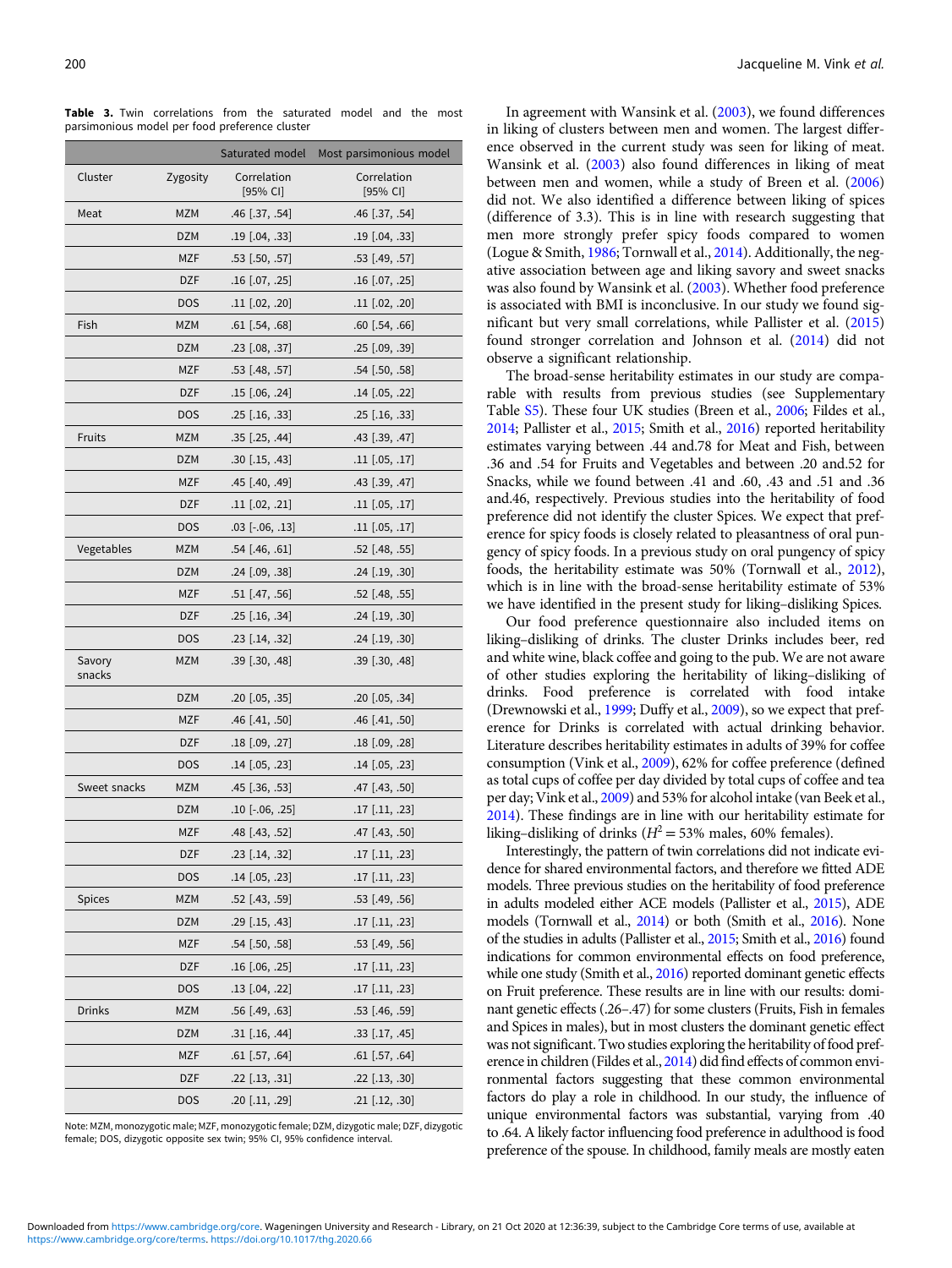<span id="page-6-0"></span>Table 4. ADE models per food preference cluster

|                 |     | Full ADE model     |                    |                    | Most parsimonious ADE model |                          |                    |           |            |            |  |
|-----------------|-----|--------------------|--------------------|--------------------|-----------------------------|--------------------------|--------------------|-----------|------------|------------|--|
|                 |     | $\mathsf{A}$       | D                  | E.                 | $\overline{A}$              | D                        | E                  | $H^2$     |            |            |  |
| <b>Clusters</b> | Sex | [95% CI]           | $[95%$ CI]         | $[95%$ CI]         | [95% CI]                    | [95% CI]                 | [95% CI]           | $[A + D]$ | Sex effect | Age effect |  |
| Meat            | М   | $.20$ $[.00, .49]$ | $.24$ [.00, .51]   | $.56$ $[.48, .64]$ | .41 [.33, .49]              |                          | $.59$ [.51, .67]   | .41       | 10.71      | $-.16$     |  |
|                 | F   | .19 [.00, .53]     | $.33$ $[.00, .55]$ | $.48$ [.44, .52]   | $.51$ [.47, .55]            | $\overline{\phantom{m}}$ | $.49$ [.45, .53]   | .51       |            |            |  |
| <b>Fish</b>     | M   | $.41$ [.03, .65]   | $.20$ $[.00, .58]$ | $.40$ $[.34, .46]$ | $.60$ [ $.54$ , $.66$ ]     |                          | $.40$ $[.34, .46]$ | .60       | 1.13       | .02        |  |
|                 | F   | $.19$ $[.01, .43]$ | $.34$ [.10, .53]   | $.46$ [.42, .51]   | $.27$ [.11, .47]            | $.26$ [.06, .43]         | $.46$ [.42, .51]   | .53       |            |            |  |
| Fruits          | M   | $.41$ $[.08, .49]$ | $.00$ $[.00, .33]$ | $.59$ [.51, .68]   | $.02$ $[.00, .26]$          | $.41$ [.17, .47]         | $.57$ [.53, .61]   | .43       | $-2.85$    | .00        |  |
|                 | F   | $.01$ $[.00, .38]$ | $.43$ $[.06, .49]$ | $.56$ [.51, .60]   |                             |                          |                    |           |            |            |  |
| Vegetables      | M   | $.36$ [.10, .61]   | $.20$ $[.00, .49]$ | .43 [.37, .51]     | $.51$ $[.48, .55]$          |                          | $.49$ [.45, .52]   | .51       | $-66$      | .07        |  |
|                 | F   | $.50$ $[.20, .55]$ | $.01$ $[.00, .31]$ | .49 [.45, .53]     |                             |                          |                    |           |            |            |  |
| Savory snacks   | M   | $.36$ $[.00, .44]$ | $.01$ $[.00, .40]$ | $.63$ [.55, .72]   | $.36$ [.28, .44]            |                          | $.64$ [.56, .72]   | .36       | .53        | $-.14$     |  |
|                 | F   | $.27$ [.01, .49]   | $.19$ $[.00, .45]$ | $.55$ [.50, .59]   | $.45$ $(.40, .49]$          |                          | $.55$ [.51, .60]   | .45       |            |            |  |
| Sweet snacks    | М   | $.10$ $[.00, .45]$ | $.36$ $[.00, .52]$ | $.54$ [.46, .63]   | $.46$ [.42, .49]            |                          | $.54$ [.51, .58]   | .46       | .00        | $-.14$     |  |
|                 | F   | .42 [.08, .51]     | $.05$ $[.00, .40]$ | .53 [.49, .57]     |                             |                          |                    |           |            |            |  |
| <b>Spices</b>   | M   | .52 [.06, .59]     | $.00$ $[.00, .47]$ | $.48$ [.41, .56]   | $.16$ $[.00, .40]$          | $.37$ [ $.12$ , $.56$ ]  | $.47$ [.44, .51]   | .53       | 3.47       | .00        |  |
|                 | F   | $.12$ $[.00, .45]$ | $.42$ $[.08, .56]$ | $.46$ [.43, .51]   |                             |                          |                    |           |            |            |  |
| <b>Drinks</b>   | M   | $.53$ [.13, .60]   | $.00$ $[.00, .41]$ | $.46$ $(.40, .53]$ | $.53$ [.46, .59]            |                          | $.47$ [.41, .54]   | .53       | 4.76       | $-.05$     |  |
|                 | F   | $.30$ $[.06, .61]$ | $.31$ [.00, .55]   | $.39$ [.36, .43]   | $.60$ [.57, .64]            |                          | $.40$ [.36, .43]   | .60       |            |            |  |

Note: M, males; F, females; A, additive genetic effects; D, dominance genetic effects; E, nonshared environmental effects;  $H^2$ , broad-sense heritability; sex effect, sex effect on the mean food preference score with females = 0 and males = 1; age effect, age effect on the mean food preference score.

together with parents and siblings (shared family environment), while in adulthood meals are more often eaten with a spouse (unique environmental influences). This idea is supported by the significant spouse correlations (varying between .12 and .31) for all preference clusters (with one exception of a nonsignificant result for Fruits in twin-spouse pairs). Although speculative, the pattern seems to imply that in children common environment overrules the influence of dominance genetic effects and that these dominance genetic effects come to light in adults (only in some preference clusters like Fruit) when the shared environmental influences decrease. The evidence of dominance genetic effects in adults implies that there is an interaction between the effects of alleles or loci who together influence food preference. Future studies with large sample sizes should aim to confirm the (additive and nonadditive) genetic influences on the food preference in adults.

We did not find a qualitative sex difference in food preference, but we did find quantitative sex differences for the food clusters Meat, Fish and Savory snacks and the nonfood clusters Drinks. Previous, smaller twin studies did not test for sex differences in heritability estimates. For all of the clusters where quantitative sex differences were detected, except Fish, the heritability estimates were slightly higher for females compared with males. This could indicate that for females their genetic make-up plays a slightly larger role in their food preference, while for males the environmental influences are slightly more important. It should be noted that differences were small, and that there were no sex differences for the other four clusters.

# Study Strengths and Limitations

A major strength of this study was the ability to investigate food preference patterns in a non-UK sample, which enabled us to

compare heritability estimates between countries. The UK and the Netherlands are both West European countries that might have similar habits regarding food consumption and are comparable in food availability. The generalizability of the results to a non-West European country might be limited and results need to be replicated in studies with a non-West European population. Another strength was the sample size of the current study  $(N = 15,954)$ [twin-family sample],  $n = 7833$  [subsample of twins]), which is considerably bigger than sample sizes used in previous studies on food preference. Consequently, confidence intervals were narrow, quantitative and qualitative sex differences could be tested, and the influence of nonadditive genetic effects on food preference could be investigated.

A limitation of this study was that only 35 of 71 food preference items were included in a food preference cluster. Some items do not meet the criteria to be included in a food preference cluster, but still did match with the content of a certain cluster. For example, grapefruit had a factor loading of .308 for the cluster Fruit (see Supplementary Table [S1\)](https://doi.org/10.1017/thg.2020.66), but was not taken into account in this cluster because the correlation was not strong enough (factor loading  $\langle .4 \rangle$ .

Other limitations apply to the twin models. In these models, we assumed that the equal environment assumption was valid. Violation of these assumptions would result in inflated heritability estimates (Derks et al., [2006;](#page-7-0) Peyrot et al., [2016](#page-8-0)). Research has shown that bias due to violation of the equal environment assumption is negligible for traits related to food preference, such as diet, eating disorders, weight and BMI (Felson, [2014;](#page-8-0) Maes, Neale, Kendler, Hewitt et al., [1998](#page-8-0), Maes, Neale, Martin et al., 2006). Therefore, we expect that possible bias is also negligible for food preference. Additionally, random mating is assumed. We did observe significant spouse correlations for food preference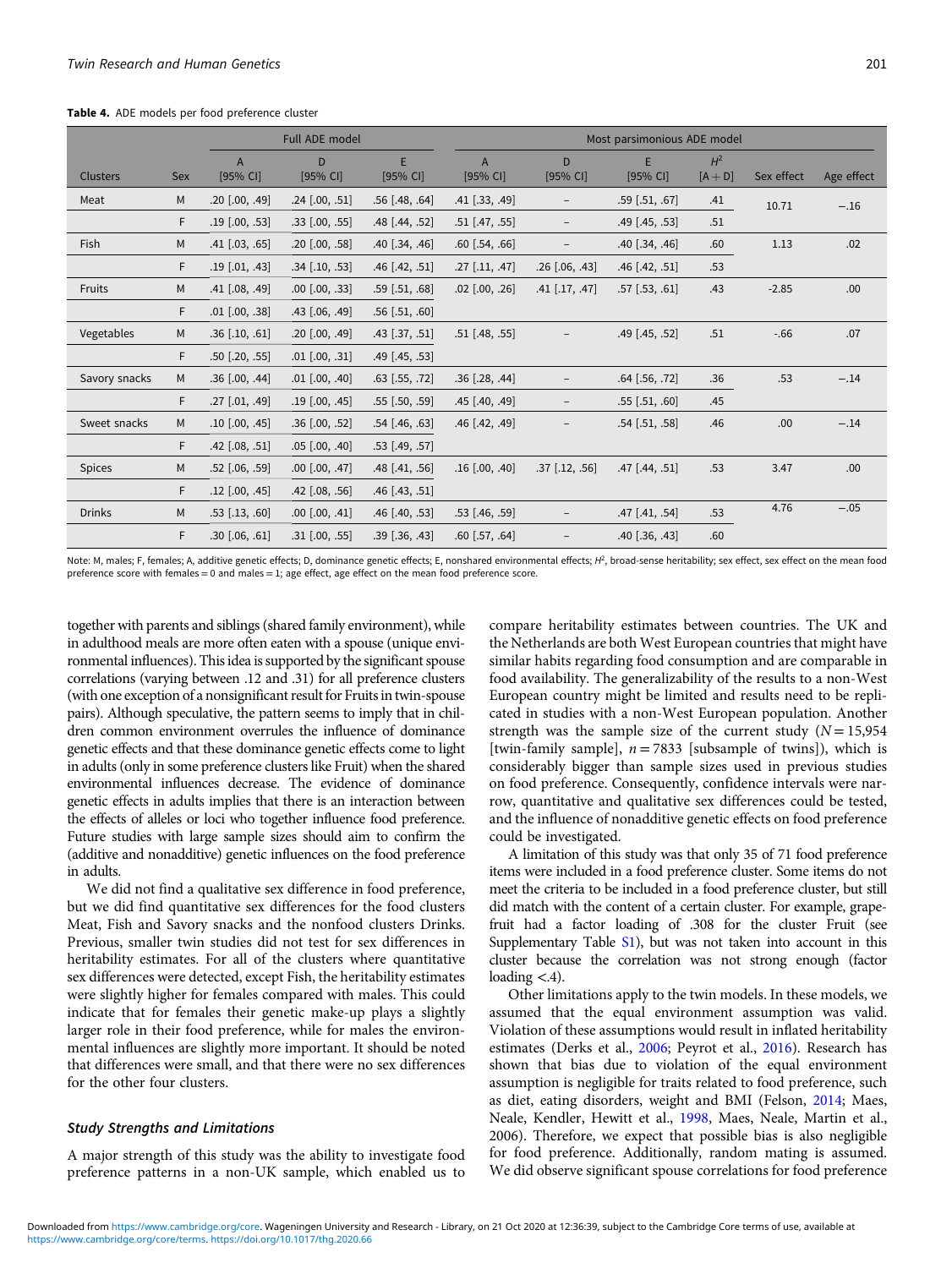<span id="page-7-0"></span>clusters, which could point to different (not mutually exclusive) mechanisms (Treur et al., [2015](#page-8-0)). In the case of phenotypic assortment, individuals tend to choose a spouse who is phenotypically similar. With heritable traits like food preference, this could lead to a higher genotypic similarity between spouses (so no random mating). Alternatively, spouses may meet and pair up because they are from similar (social) surroundings (social homogamy) causing spouses to be more similar in food preference. Finally, spousal resemblance may be due to marital interaction, reflecting that two individuals start to resemble each other (with regard to food preference) because they influence each other while being in a rela-

tionship together. Under social homogamy and marital interaction, the genetic resemblance between spouses is not expected to be higher (i.e., conform to random mating). So far, it is not known which mechanism explains the observed spouse correlations in our study.

# Future Directions

Our study convincingly showed that genetic factors play a significant role in food preference. A next step should be to quantify the genetic factors for food preference. Based on previous studies, there already are some interesting candidate genes; for example, with regard to taste perception. Humans are able to taste five different flavors as follows: bitter, sweet, sour, salty and umami. For each of the flavors, sets of genes seem to be involved (Chamoun et al., 2018). Regarding bitter taste receptor genes, specifically, taste receptor type 2 gene (T2Rs gene) TAS2R38 has been associated with preference for a variety of products, such as vegetables, berries, coffee, grapefruit, chili, fats and alcohol consumption. Additionally, TAS2R38 variants have been associated with sweet taste preference. Besides TAS2R38 variants, receptors belonging to the T1R or TAS1R family are believed to modulate sweet and umami tastes by interaction with amino acids. The perception of salty tastes is believed to be dependent on the involvement of epithelial sodium channels (ENaCs), which are located in taste cell membranes. The genes SCNN1A, SCNN1B, SCHNN1G and SCNN1D code for ENaCs subunits, and variants are believed to influence salty taste perception. The mechanisms behind sour taste sensitivity are not fully understood. However, research suggests that sour taste perception is influenced by acidic foods and substances. Transient receptor potential channels (TRPs), namely polycystic kidney disease like (PKDL-like) receptors, are believed to mediate sour taste. The above-mentioned flavors can partially be linked to the clusters we found: salty tastes links to the cluster Savory snacks, sweet tastes links to the cluster Sweet snacks, and bitter tastes links to the clusters Drinks and Vegetables. Therefore, it is expected that the above-mentioned genes involved in taste perception also play a role in food preference. However, many (more) genes will likely play a role in complex behavior like food preference, so future research should use more advanced methods (i.e., genomewide association studies instead of candidate-gene studies) to identify the genes involve in individual differences in food preference.

It is important to identify these genes because a high- or lowsensitivity of tastes is expected to be linked to actual food consumption and different diet-related disorders. For example, Precone et al. ([2019](#page-8-0)) showed that high-sensitivity of bitter is associated with metabolic diseases, coronary heart disease and aging process and lowsensitivity of bitter is associated with alcohol dependence and aging process. High-sensitivity of sweets is associated with obesity and dental caries, and preference for salty is associated with hypertension and cardiovascular disease. Preference for fatty foods is associated with type 2 diabetes and obesity (Precone et al., [2019](#page-8-0)). This implies that individuals with a certain combination of genes in favor of fruits and vegetables could more easily follow a healthy diet and resist the temptation to buy unhealthy snacks than individuals with a less favorable set of genes. Our genetically influenced food preferences will likely contribute to differences in food consumption and risk profiles to develop diet-related disorders. This asks for a personalized approach in the field of nutrition epidemiology when genes involved in our food preference are mapped out more thoroughly. This also helps to develop individualized diets that are more likely to be followed.

# Conclusions

This study provides insight into why individuals differ in their food preferences and why it might be easier for some individuals to make healthy food choices compared with other individuals. Future research needs to confirm the results found in this study and explore generalizability to other counties and cultures. Improving our understanding of the origins behind food preference and eating behavior may help to reduce and prevent dietrelated disorders such as obesity, cardiovascular disease, type 2 diabetes and metabolic syndrome via a personalized approach.

Supplementary material. To view supplementary material for this article, please visit [https://doi.org/10.1017/thg.2020.66.](https://doi.org/10.1017/thg.2020.66)

Acknowledgments. We thank all members of the the Netherlands Twin Register (NTR) who participated in the food preference survey for their contribution. Data collection for this study was funded by a grant from BBMRI–NL (Biobanking and Biomolecular Resources Research Infrastructure; grant no. 184.021.007 and 184.033.111).

Conflict of interest. None declared.

# References

- Anzman-Frasca, S., Ventura, A. K., Ehrenberg, S., & Myers, K. P. (2018). Promoting healthy food preferences from the start: a narrative review of food preference learning from the prenatal period through early childhood. Obesity Reviews, 19, 576–604.
- Boomsma, D. I., de Geus, E. J. C., Vink, J. M., Stubbe, J. H., Distel, M. A., Hottenga, J.-J., ... Willemsen, G. (2006). Netherlands Twin Register: from twins to twin families. Twin Research and Human Genetics, 9, 849–857.
- Breen, F. M., Plomin, R., & Wardle, J. (2006). Heritability of food preferences in young children. Physiology & Behavior, 88, 443-447
- Chamoun, E., Mutch, D. M., Allen-Vercoe, E., Buchholz, A. C., Duncan, A. M., Spriet, L. L., Haines, J., & Ma, D. W. L. (2018). A review of the associations between single nucleotide polymorphisms in taste receptors, eating behaviors, and health. Critical Reviews in Food Science and Nutrition, 58, 194–207.
- Derks, E. M., Dolan, C. V, & Boomsma, D. I. (2006). A test of the equal environment assumption (EEA) in multivariate twin studies. Twin Research and Human Genetics, 9, 403–411.
- Drewnowski, A. (1998). Energy density, palatability, and satiety: implications for weight control. Nutrition Reviews, 56, 347–353.
- Drewnowski, A., Henderson, S. A., Levine, A., & Hann, C. (1999). Taste and food preferences as predictors of dietary practices in young women. Public Health Nutrition, 2, 513–519.
- Duffy, V. B., Hayes, J. E., Sullivan, B. S., & Faghri, P. (2009). Surveying food and beverage liking. Annals of the New York Academy of Sciences, 1170, 558–568.
- Duffy, V. B., Lanier, S. A., Hutchins, H. L., Pescatello, L. S., Johnson, M. K., & Bartoshuk, L. M. (2007). Food preference questionnaire as a screening tool for assessing dietary risk of cardiovascular disease within health risk appraisals. Journal of the American Dietetic Association, 107, 237–245.